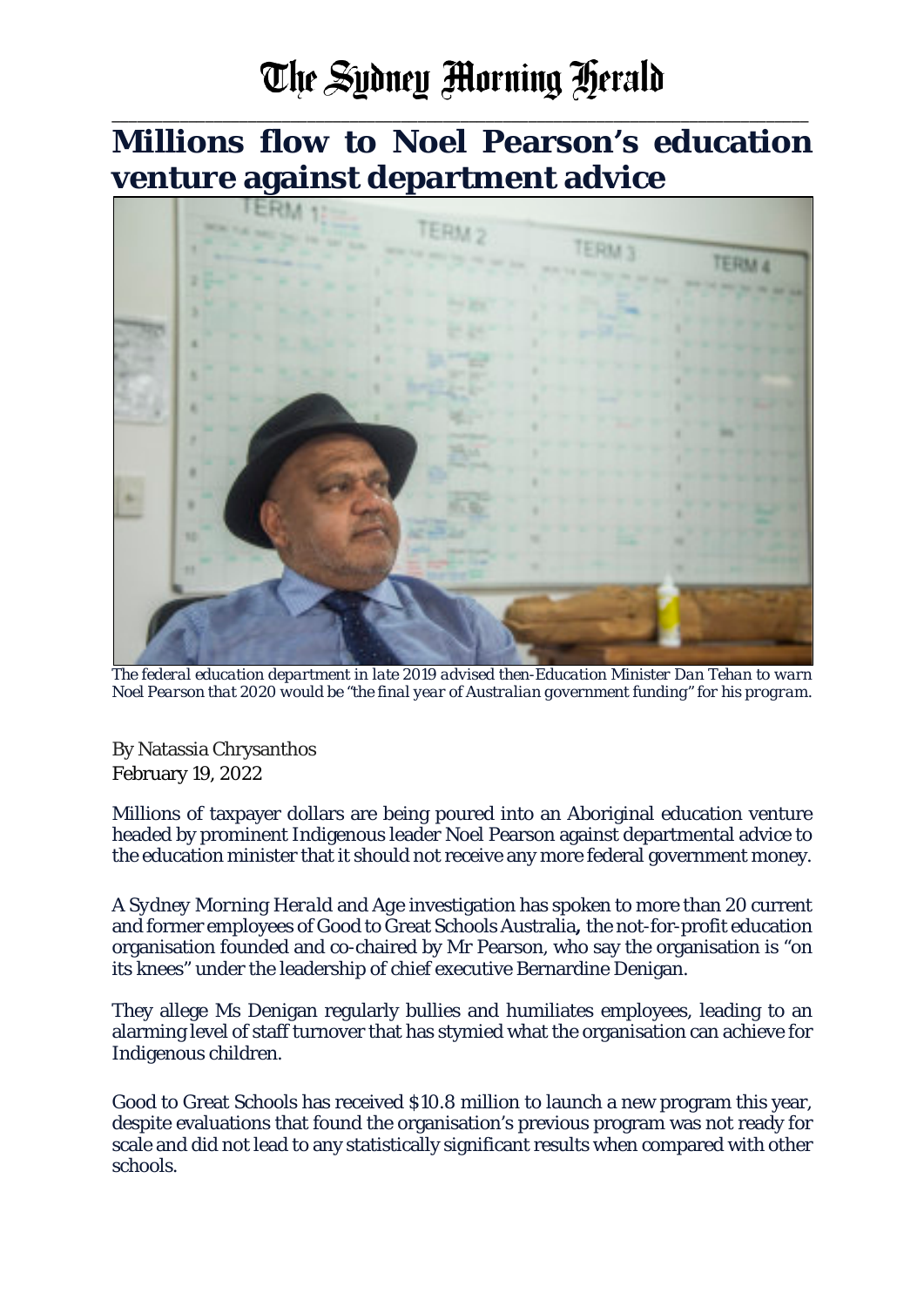The organisation's flexible literacy for remote schools program - which received \$31.55 million in federal government funding between 2014 and 2020 - served a peak of 35 schools across the Northern Territory, Queensland and Western Australia in 2017.

But schools dropped off each year until just eight were still participating at the end of 2020.

A government source not authorised to speak said the federal education department warned the government that the program was achieving poor educational outcomes and federal funding should be reconsidered.

Documents obtained by the *Herald* under freedom of information laws reveal the department in late 2019 advised then-education minister Dan Tehan to inform Mr Pearson that 2020 would be "the final year of Australian government funding".

A draft letter to Mr Pearson, contained in a briefing for Mr Tehan, also rejected two of his organisation's proposals for further funding and advised Mr Pearson to instead "engage with states and territories".

"While the Australian government has a national policy leadership role in education, state and territory government and non-government education authorities have responsibility for education delivery and are best placed to make decisions on which programs are delivered in their schools," the draft letter said.

Limited documents released to the *Herald* do not reveal what happened next, but Good to Great Schools nevertheless received a further \$5.8 million from the federal government in the 2020-21 budget for a new pilot program in 10 schools, to extend the previous program for which federal funding had ceased and expand it into numeracy and science subject areas.

In August 2021, before schools had been signed to the new pilot, GGSA received another \$5 million to cover an additional 10 schools as part of a closing the gap package announced by Education Minister Alan Tudge. It had signed 18 of 20 schools by term one this year, two of which are GGSA's Cape York Aboriginal Australian Academy schools.

Mr Pearson has long been regarded as the country's most influential Indigenous figure and has said he counts former prime minister Tony Abbott as a close friend. Over years he has secured millions of dollars in funding from state and federal governments on both sides of politics for various initiatives in Cape York.

Mr Tudge - who is currently stood aside and awaiting a decision about his future in parliament - previously spent three years as deputy director of Mr Pearson's Cape York Institute and outlined his priorities as education minister alongside Mr Pearson last year. Mr Pearson has described Mr Tudge as "a co-fighter in our cause".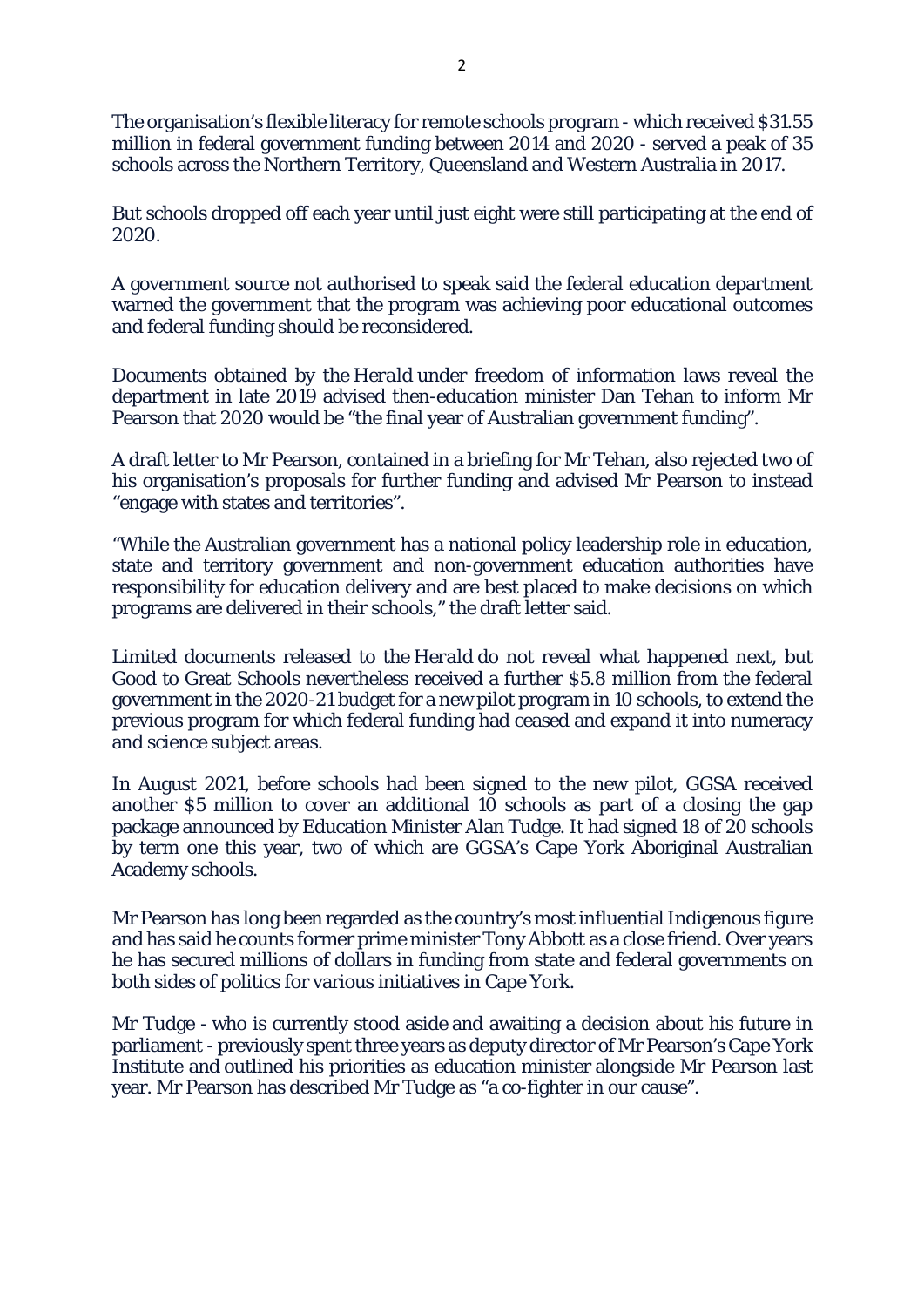

*Former prime minister Tony Abbott visits Cape York with Noel Pearson and MP Alan Tudge in 2011.*

The *Herald* requested GGSA's proposal for the new pilot program under freedom of information laws but was refused access to the 40-page document.

Questions sent to acting Education Minister Stuart Robert were referred to the education department. The department did not answer questions about why new funding was granted against its advice, whether the program went to tender, or if there were any criteria for providing additional millions to extend the program before it had begun.

"The Australian government is committed to improving school outcomes in regional and remote communities and its investment in a Good to Great Schools Australia pilot program is one aspect of the plan to achieve that improvement," a spokesperson said.

## **Staff speak out against chief executive**

The *Herald* has spoken to more than 20 former and current GGSA staff members who criticised the government's funding decision and claimed "there's nothing achieved because staff are constantly leaving" due to the behaviour of Ms Denigan.

The Cairns-based organisation employs 26 full-time staff and 14 part-time staff, according to its latest information statement to the Australian Charities and Not-forprofits Commission.

One internal staffing document seen by the *Herald* shows it hired at least 135 employees between 2018 and 2021 who have since departed. Fifty-five of those people resigned, 16 were fired, and at least nine people were hired as Ms Denigan's executive assistant over the three-year period.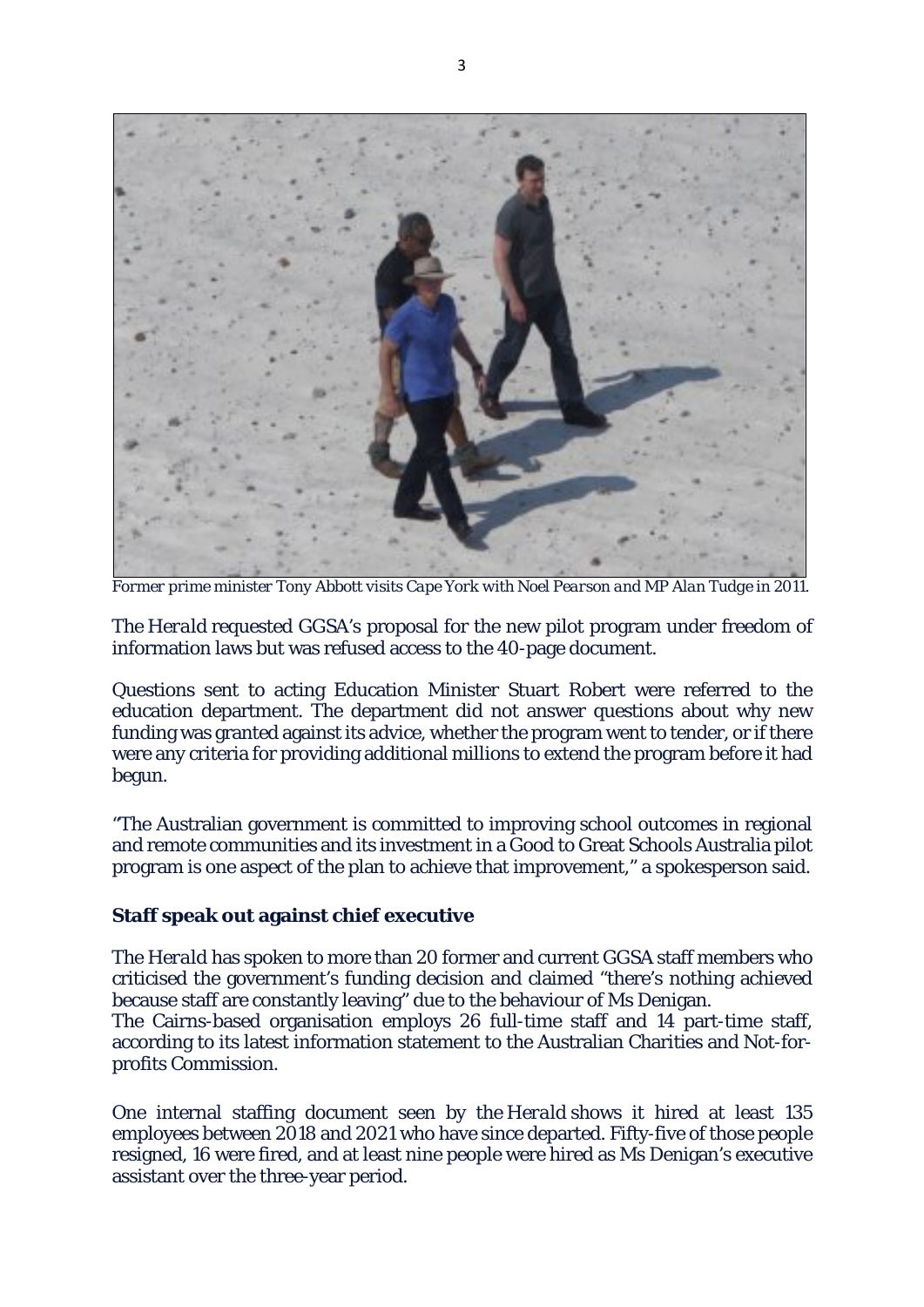## *"[People] came in thinking they were going to do great things for Indigenous schools. Instead it was watching money going down the toilet, ending up with mental health problems"* **Former GGSA staff member**

The former and current employees - who requested anonymity because they fear reprisal - allege Ms Denigan's behaviour included yelling and name-calling, belittling or disciplining staff members in front of their colleagues, targeting specific employees, undermining workers' credentials and micro-managing performance.

One former staff member, Carl Manoff, wrote to Mr Pearson and the board of directors in early 2020, urging them to investigate the "incredibly high turnover of staff" and harm inflicted on employees as a result of Ms Denigan's behaviour.



*Former and current staff at Good to Great Schools have accused chief executive Bernardine Denigan of bullying employees.*

"During my short time at GGSA I have witnessed verbal abuse, employee humiliation and victimisation so blatant and so severe I had not imagined it possible in the modern workplace," he wrote in the letter which has been seen by the *Herald*.

"Ms Denigan regularly speaks to her people with a degree of incivility unlike anything I have encountered elsewhere... Her tone, her sarcasm, her desire to make me look pathetic was reminiscent of being picked on by the school bully.

"The majority of the ... office and I witnessed Ms Denigan raise her voice at [her assistant] at least three times a day every day for over a week. On two occasions I found [her assistant] red-eved and tearful as a result of these verbal barrages."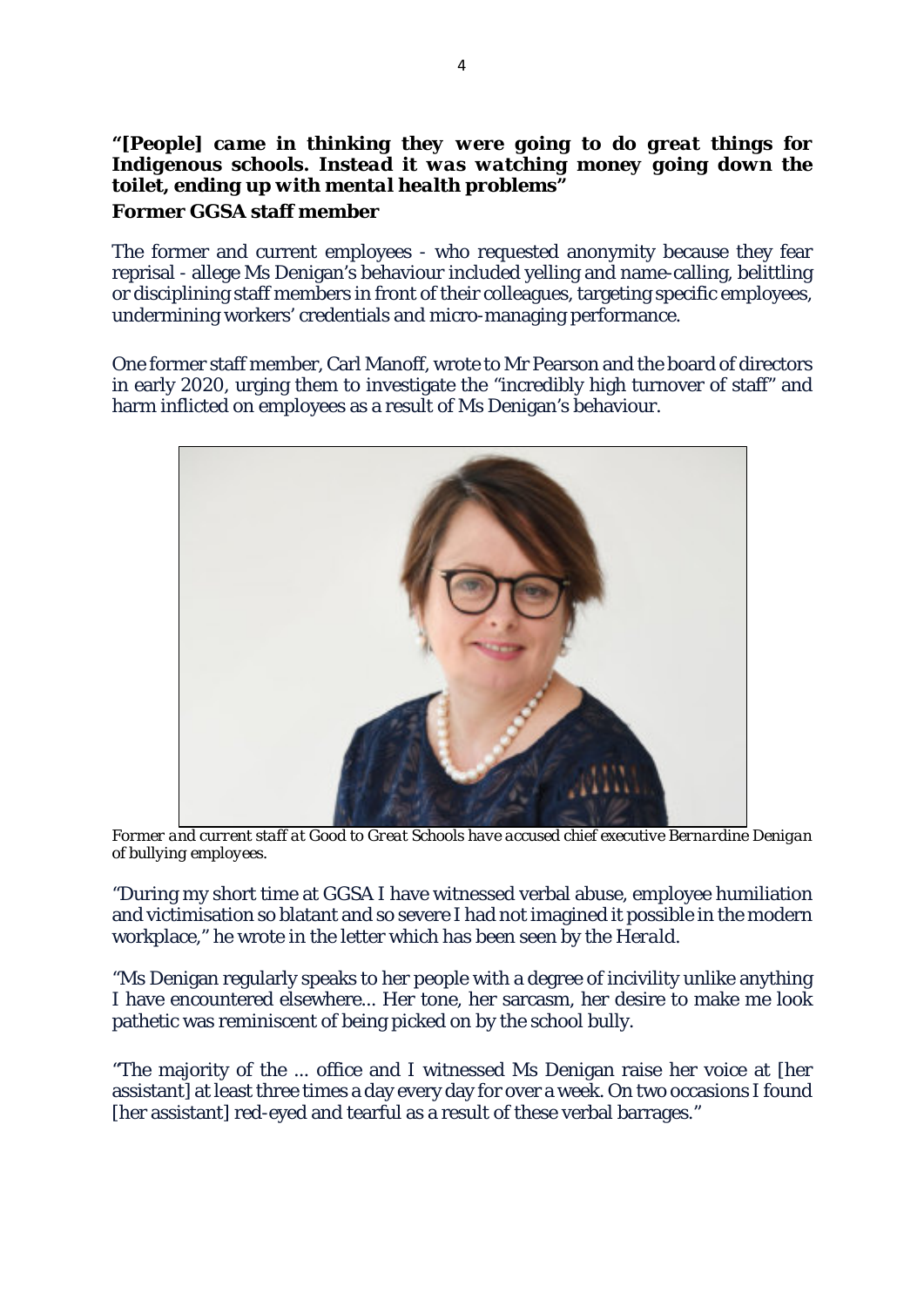The Good to Great Schools board did not meet with Mr Manoff to discuss his concerns but emailed him saying they had undertaken an "internal review and preliminary investigation".

"The board has formed the view that: the matters you allege are not substantiated on the available evidence; or where certain interactions did occur, those interactions were not contrary to the policy or capable of amounting to workplace bullying according to the legal definition," their response said.

"Accordingly, it has not been established that any inappropriate conduct has been engaged in by the CEO."

Another former employee told the *Herald* that when she arrived for her first day in the office, a woman was crying at her desk and another of her team members had just quit.



*Good to Great Schools CEO Bernardine Denigan and founder Noel Pearson.*

Multiple people told the *Herald* employees frequently cried at work; one said she lost hair while working there and several others left due to mental health concerns.

The majority of people who spoke to the *Herald* said work was frequently being started from scratch, and several admitted they left the organisation themselves without giving a formal handover.

"Staff turnover is so high, no-one was there for long enough to have handover or consistency in the implementation. You've got to figure it out, you figure it out, and you're out of there," one person said.

Many complained it "wasn't accomplishing anything for Indigenous children".

"That would be the opinion of most of the people that worked there," another person said. "They came in thinking they were going to do great things for Indigenous schools.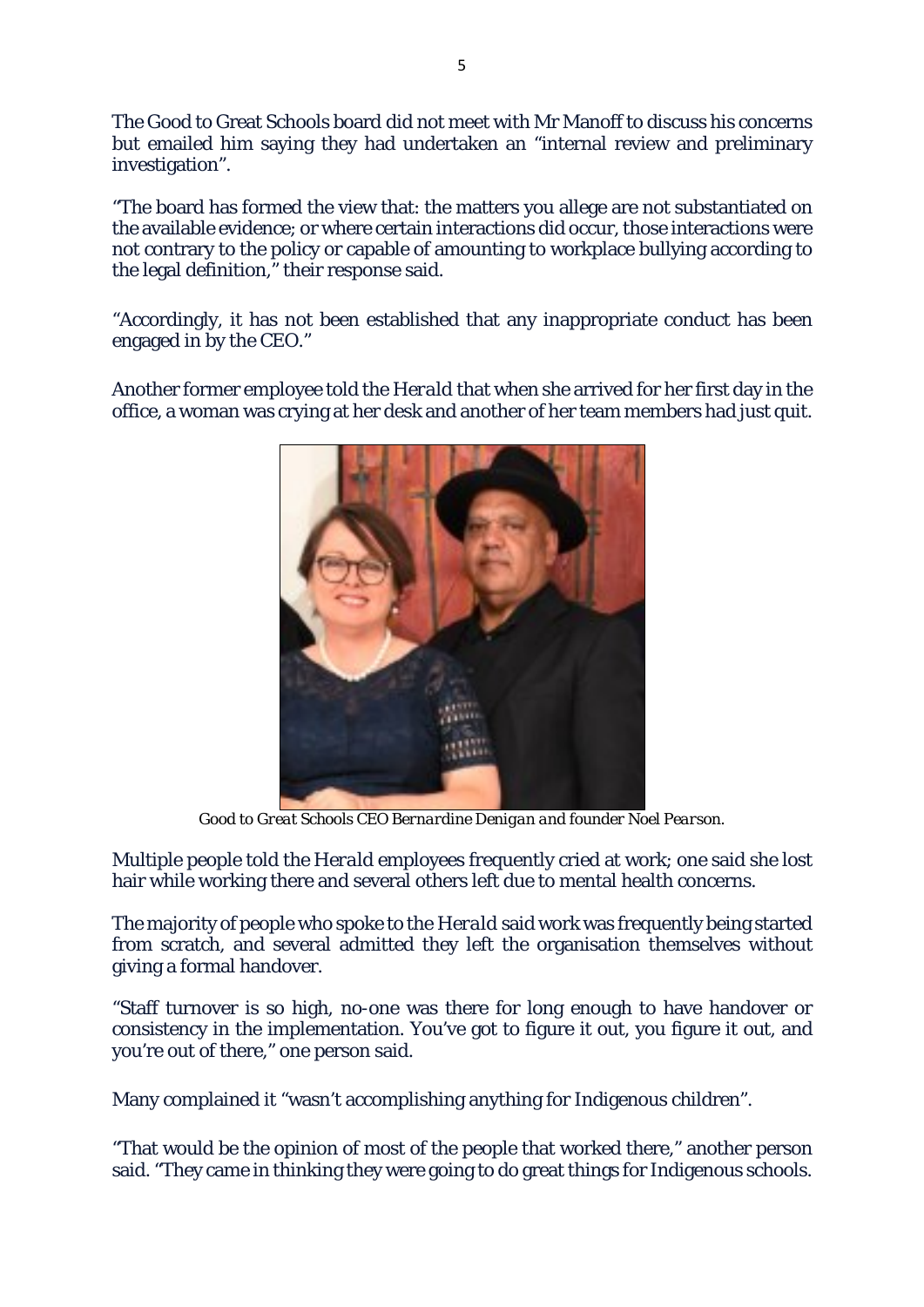Instead it was watching money going down the toilet, ending up with mental health problems."

The *Herald* put detailed questions to Ms Denigan and Mr Pearson three days before publishing this article but did not receive any comments for publication.

## **Program evaluation shows mixed results**

Education consultant Pete Goss wrote a business plan which contributed to the literacy program's initial government funding. "I'm very proud of that. It's really important that Australia tests out programs that are backed by evidence and could have the potential to dramatically improve outcomes," he said.

"The underlying approach has substantial evidence behind it. The question is: does this work in the context and the way it is being delivered? In general terms, successful programs demonstrate that they are impactful and sustainable, so that practitioners want to keep using them."

The University of Melbourne has produced three government-funded reviews of GGSA's original literacy program. The final evaluation, which covered years up to 2018 and was published in 2021, said some schools had "tremendous success" with the program but overall there was a mixed perception of its impact on student outcomes and teaching practice.

Analysis of NAPLAN data found most schools improved their average literacy results, four schools' results declined, and other schools' results could not be determined.

However, there were no statistically significant differences in effect sizes between the GGSA schools and control schools "in any domain" regarding NAPLAN. "Control schools have recorded greater mean NAPLAN scores compared to schools participating in the program," it said.

Evaluation data was not made readily available from Good to Great Schools Australia or the individual schools and systems, which the review said was "an indicator of lack of engagement in the evaluation process".

"Targeted literacy data to determine literacy change has not been made available, which has made it difficult to determine the influence of the implementation of [the program] on individual students over the three-year period."

It also said there was variation in how schools implemented the program, with external factors such as high teacher turnover negatively affecting some schools' adherence. "Despite great successes in some schools, the high variability in implementation means the [flexible literacy program] does not appear to be ready for scale."

Mr Pearson has previously said his programs are successful, but they have to contend with structural factors such as high teacher and principal turnover, student attendance and the complex context of remote education.